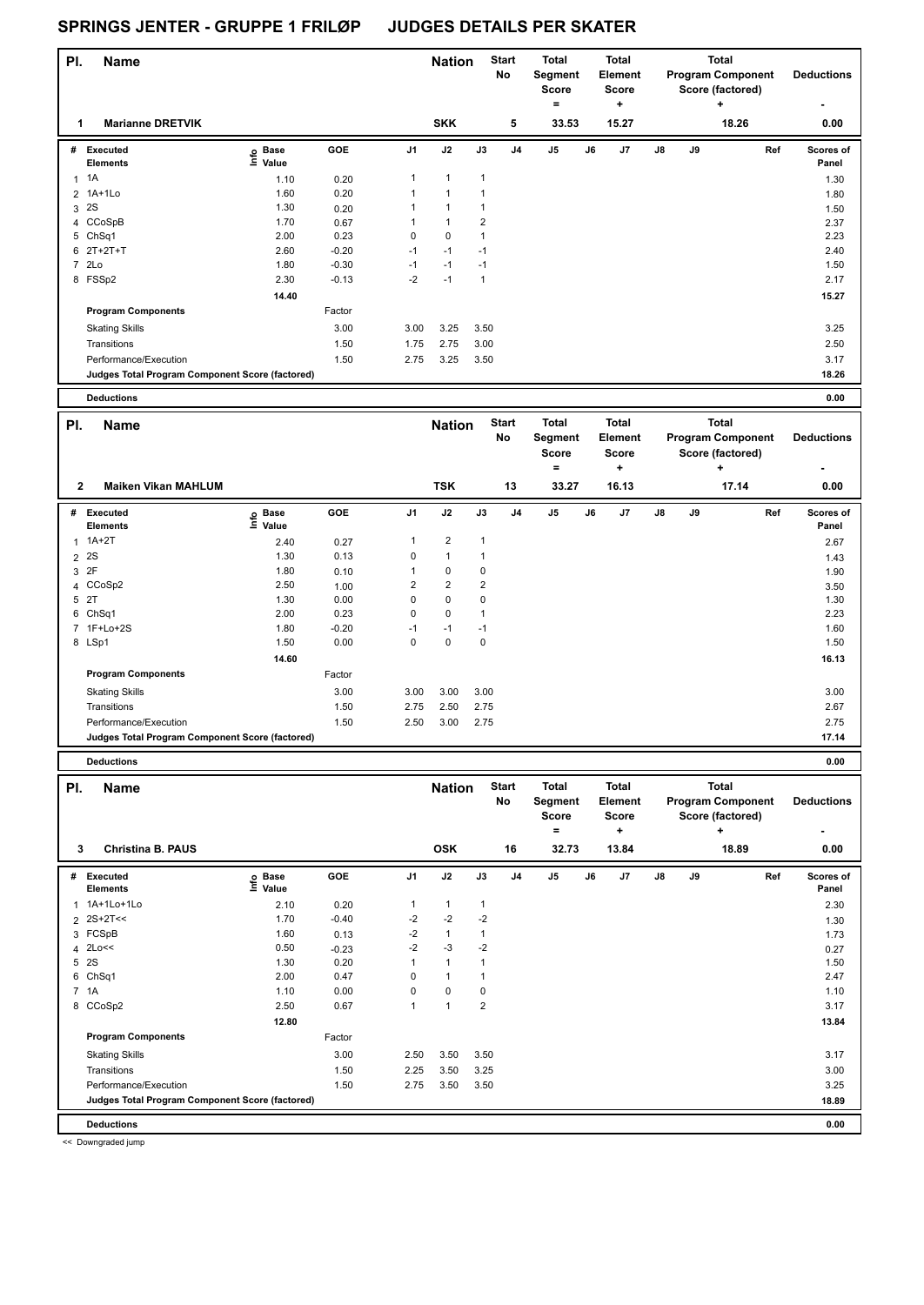| PI.            | <b>Name</b>                                     |                   |                   |                | <b>Nation</b> |              | <b>Start</b><br>No | <b>Total</b><br>Segment<br><b>Score</b><br>۰ |    | <b>Total</b><br>Element<br><b>Score</b><br>÷ |               |    | <b>Total</b><br><b>Program Component</b><br>Score (factored)<br>÷ | <b>Deductions</b>  |
|----------------|-------------------------------------------------|-------------------|-------------------|----------------|---------------|--------------|--------------------|----------------------------------------------|----|----------------------------------------------|---------------|----|-------------------------------------------------------------------|--------------------|
| 4              | <b>Ragnhild WINTHER</b>                         |                   |                   |                | <b>OSK</b>    |              | 8                  | 28.97                                        |    | 11.84                                        |               |    | 18.13                                                             | 1.00               |
| #              | Executed<br><b>Elements</b>                     | e Base<br>E Value | <b>GOE</b>        | J <sub>1</sub> | J2            | J3           | J <sub>4</sub>     | J5                                           | J6 | J7                                           | $\mathsf{J}8$ | J9 | Ref                                                               | Scores of<br>Panel |
| 1              | 1A                                              | 1.10              | 0.07              | $\mathbf{1}$   | $\mathbf 0$   | $\mathbf 0$  |                    |                                              |    |                                              |               |    |                                                                   | 1.17               |
| $\overline{2}$ | 2S                                              | 1.30              | $-0.60$           | $-3$           | $-3$          | $-3$         |                    |                                              |    |                                              |               |    |                                                                   | 0.70               |
|                | 3 LSp1                                          | 1.50              | 0.50              | 1              | $\mathbf{1}$  | $\mathbf{1}$ |                    |                                              |    |                                              |               |    |                                                                   | 2.00               |
|                | 4 ChSq1                                         | 2.00              | $-0.17$           | 0              | 0             | $-1$         |                    |                                              |    |                                              |               |    |                                                                   | 1.83               |
|                | 5 1Lo+2Lo<<                                     | 1.00              | $-0.23$           | $-3$           | $-2$          | $-2$         |                    |                                              |    |                                              |               |    |                                                                   | 0.77               |
| 6              | 1F                                              | 0.50              | 0.07              | 1              | $\mathbf 0$   | $\mathbf 0$  |                    |                                              |    |                                              |               |    |                                                                   | 0.57               |
|                | 7 1A+1T+1Lo                                     | 2.00              | 0.00              | 0              | 0             | $\mathbf 0$  |                    |                                              |    |                                              |               |    |                                                                   | 2.00               |
|                | 8 CCoSp3                                        | 3.00              | $-0.20$           | $-1$           | $\mathbf 0$   | $-1$         |                    |                                              |    |                                              |               |    |                                                                   | 2.80               |
|                |                                                 | 12.40             |                   |                |               |              |                    |                                              |    |                                              |               |    |                                                                   | 11.84              |
|                | <b>Program Components</b>                       |                   | Factor            |                |               |              |                    |                                              |    |                                              |               |    |                                                                   |                    |
|                | <b>Skating Skills</b>                           |                   | 3.00              | 2.75           | 3.25          | 3.25         |                    |                                              |    |                                              |               |    |                                                                   | 3.08               |
|                | Transitions                                     |                   | 1.50              | 2.75           | 3.00          | 2.50         |                    |                                              |    |                                              |               |    |                                                                   | 2.75               |
|                | Performance/Execution                           |                   | 1.50              | 3.25           | 3.25          | 3.00         |                    |                                              |    |                                              |               |    |                                                                   | 3.17               |
|                | Judges Total Program Component Score (factored) |                   |                   |                |               |              |                    |                                              |    |                                              |               |    |                                                                   | 18.13              |
|                | <b>Deductions</b>                               |                   | $-1.00$<br>Falls: |                |               |              |                    |                                              |    |                                              |               |    |                                                                   | $-1.00$            |

<< Downgraded jump

| PI.            | Name                                            |                              |                   |                | <b>Nation</b> |             | <b>Start</b><br>No | Total<br>Segment<br><b>Score</b><br>$=$ |    | <b>Total</b><br>Element<br>Score<br>÷ |               |    | <b>Total</b><br><b>Program Component</b><br>Score (factored)<br>÷ | <b>Deductions</b><br>٠ |
|----------------|-------------------------------------------------|------------------------------|-------------------|----------------|---------------|-------------|--------------------|-----------------------------------------|----|---------------------------------------|---------------|----|-------------------------------------------------------------------|------------------------|
| 5              | <b>Kari-Sofie TELLEFSEN</b>                     |                              |                   |                | <b>OSK</b>    |             | 1                  | 25.60                                   |    | 11.47                                 |               |    | 15.13                                                             | 1.00                   |
| #              | Executed<br><b>Elements</b>                     | <b>Base</b><br>lnfo<br>Value | GOE               | J <sub>1</sub> | J2            | J3          | J <sub>4</sub>     | J <sub>5</sub>                          | J6 | J7                                    | $\mathsf{J}8$ | J9 | Ref                                                               | Scores of<br>Panel     |
| 1              | 1A                                              | 1.10                         | 0.00              | 0              | $\pmb{0}$     | 0           |                    |                                         |    |                                       |               |    |                                                                   | 1.10                   |
|                | 2 1F+1Lo+2Lo<                                   | 2.30                         | $-0.90$           | $-3$           | $-3$          | $-3$        |                    |                                         |    |                                       |               |    |                                                                   | 1.40                   |
| 3              | 2S                                              | 1.30                         | $-0.20$           | $-1$           | $-1$          | $-1$        |                    |                                         |    |                                       |               |    |                                                                   | 1.10                   |
|                | 4 LSpB                                          | 1.20                         | 0.00              | 0              | $\mathbf 0$   | 0           |                    |                                         |    |                                       |               |    |                                                                   | 1.20                   |
| 5              | Ch <sub>Sq1</sub>                               | 2.00                         | 0.00              | 0              | $\mathbf 0$   | 0           |                    |                                         |    |                                       |               |    |                                                                   | 2.00                   |
| 6              | $1A+1T$                                         | 1.50                         | 0.00              | 0              | $\mathbf 0$   | 0           |                    |                                         |    |                                       |               |    |                                                                   | 1.50                   |
| $\overline{7}$ | 1F                                              | 0.50                         | 0.00              | 0              | 0             | 0           |                    |                                         |    |                                       |               |    |                                                                   | 0.50                   |
|                | 8 CCoSp2                                        | 2.50                         | 0.17              |                | $\pmb{0}$     | $\mathbf 0$ |                    |                                         |    |                                       |               |    |                                                                   | 2.67                   |
|                |                                                 | 12.40                        |                   |                |               |             |                    |                                         |    |                                       |               |    |                                                                   | 11.47                  |
|                | <b>Program Components</b>                       |                              | Factor            |                |               |             |                    |                                         |    |                                       |               |    |                                                                   |                        |
|                | <b>Skating Skills</b>                           |                              | 3.00              | 2.50           | 2.50          | 2.50        |                    |                                         |    |                                       |               |    |                                                                   | 2.50                   |
|                | Transitions                                     |                              | 1.50              | 2.75           | 2.75          | 2.75        |                    |                                         |    |                                       |               |    |                                                                   | 2.75                   |
|                | Performance/Execution                           |                              | 1.50              | 2.25           | 2.25          | 2.50        |                    |                                         |    |                                       |               |    |                                                                   | 2.33                   |
|                | Judges Total Program Component Score (factored) |                              |                   |                |               |             |                    |                                         |    |                                       |               |    |                                                                   | 15.13                  |
|                | <b>Deductions</b>                               |                              | $-1.00$<br>Falls: |                |               |             |                    |                                         |    |                                       |               |    |                                                                   | $-1.00$                |

< Under-rotated jump

| PI. | <b>Name</b>                                     |                                                          |                   |                | <b>Nation</b> |      | <b>Start</b><br>No | <b>Total</b><br>Segment<br><b>Score</b><br>$=$ |    | <b>Total</b><br><b>Element</b><br><b>Score</b><br>÷ |    |    | <b>Total</b><br><b>Program Component</b><br>Score (factored)<br>÷ | <b>Deductions</b><br>٠ |
|-----|-------------------------------------------------|----------------------------------------------------------|-------------------|----------------|---------------|------|--------------------|------------------------------------------------|----|-----------------------------------------------------|----|----|-------------------------------------------------------------------|------------------------|
| 6   | <b>Juliane ASBERG</b>                           |                                                          |                   |                | <b>SSK</b>    |      | $\overline{7}$     | 22.79                                          |    | 9.55                                                |    |    | 14.24                                                             | 1.00                   |
| #   | Executed<br><b>Elements</b>                     | <b>Base</b><br>$\mathop{\mathsf{Int}}\nolimits$<br>Value | GOE               | J <sub>1</sub> | J2            | J3   | J <sub>4</sub>     | J <sub>5</sub>                                 | J6 | J7                                                  | J8 | J9 | Ref                                                               | Scores of<br>Panel     |
| 1   | 2S<+SEQ                                         | 0.72                                                     | $-0.60$           | -3             | $-3$          | $-3$ |                    |                                                |    |                                                     |    |    |                                                                   | 0.12                   |
|     | 2 2Lo<                                          | 1.30                                                     | $-0.60$           | $-2$           | $-2$          | $-2$ |                    |                                                |    |                                                     |    |    |                                                                   | 0.70                   |
| 3   | ChSq1                                           | 2.00                                                     | 0.00              | 0              | $\mathbf 0$   | 0    |                    |                                                |    |                                                     |    |    |                                                                   | 2.00                   |
|     | 4 1A                                            | 1.10                                                     | 0.00              | 0              | $\mathbf 0$   | 0    |                    |                                                |    |                                                     |    |    |                                                                   | 1.10                   |
|     | 5 LSpB                                          | 1.20                                                     | $-0.50$           | $-1$           | $-2$          | $-2$ |                    |                                                |    |                                                     |    |    |                                                                   | 0.70                   |
| 6   | 2S                                              | 1.30                                                     | $-0.07$           | $-1$           | $\mathbf 0$   | 0    |                    |                                                |    |                                                     |    |    |                                                                   | 1.23                   |
|     | 7 1A+T+1Lo                                      | 1.60                                                     | $-0.20$           | $-2$           | $-1$          | 0    |                    |                                                |    |                                                     |    |    |                                                                   | 1.40                   |
|     | 8 CCoSp2                                        | 2.50                                                     | $-0.20$           | $-1$           | $\mathbf 0$   | $-1$ |                    |                                                |    |                                                     |    |    |                                                                   | 2.30                   |
|     |                                                 | 11.72                                                    |                   |                |               |      |                    |                                                |    |                                                     |    |    |                                                                   | 9.55                   |
|     | <b>Program Components</b>                       |                                                          | Factor            |                |               |      |                    |                                                |    |                                                     |    |    |                                                                   |                        |
|     | <b>Skating Skills</b>                           |                                                          | 3.00              | 2.50           | 2.25          | 2.25 |                    |                                                |    |                                                     |    |    |                                                                   | 2.33                   |
|     | Transitions                                     |                                                          | 1.50              | 2.50           | 2.25          | 2.00 |                    |                                                |    |                                                     |    |    |                                                                   | 2.25                   |
|     | Performance/Execution                           |                                                          | 1.50              | 2.75           | 2.50          | 2.50 |                    |                                                |    |                                                     |    |    |                                                                   | 2.58                   |
|     | Judges Total Program Component Score (factored) |                                                          |                   |                |               |      |                    |                                                |    |                                                     |    |    |                                                                   | 14.24                  |
|     | <b>Deductions</b>                               |                                                          | Falls:<br>$-1.00$ |                |               |      |                    |                                                |    |                                                     |    |    |                                                                   | $-1.00$                |

< Under-rotated jump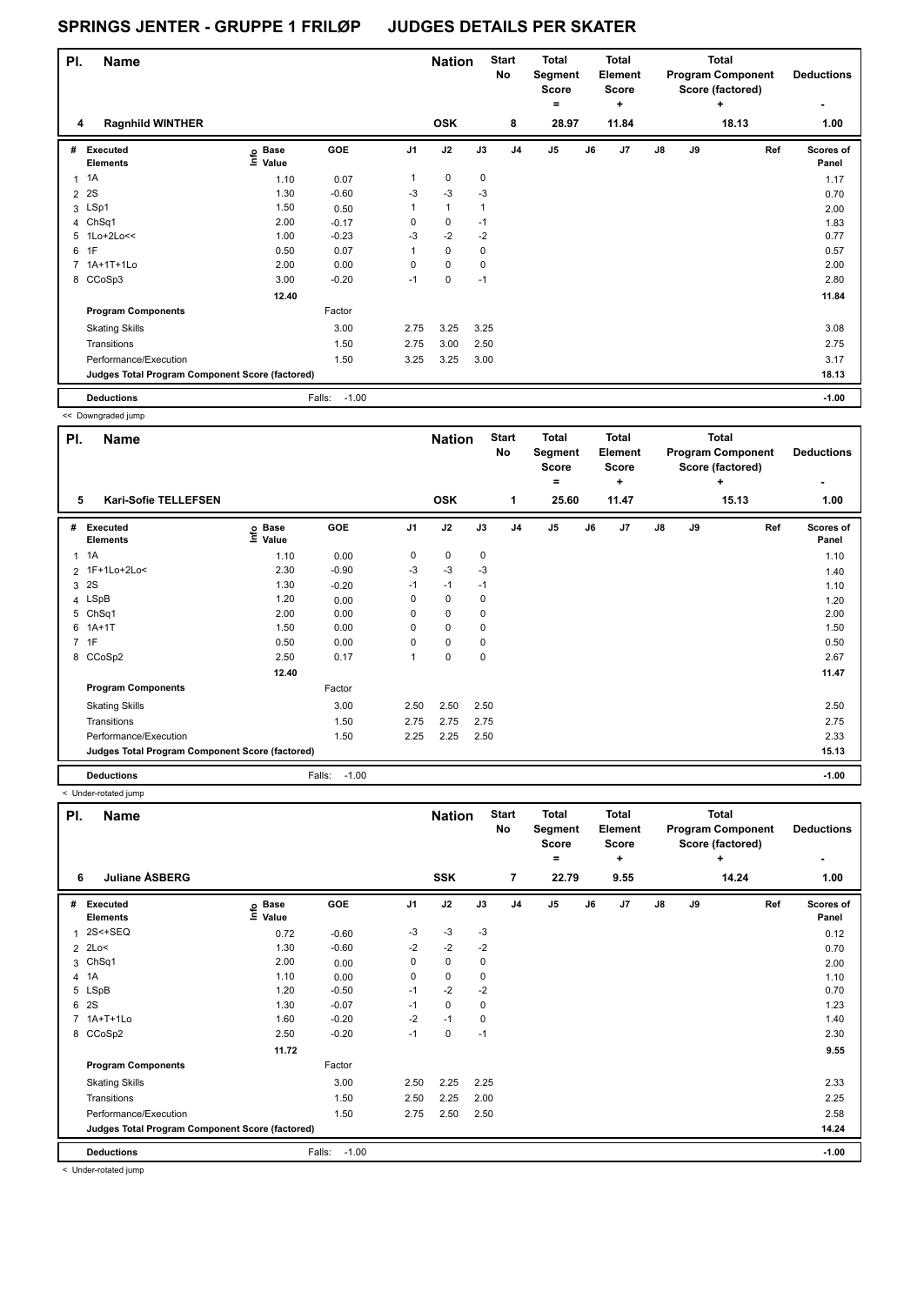| PI. | <b>Name</b>                                     |                                  |            |                          | <b>Nation</b>            |             | <b>Start</b><br>No | Total<br>Segment<br><b>Score</b> |    | <b>Total</b><br>Element<br>Score |    |    | <b>Total</b><br><b>Program Component</b><br>Score (factored) | <b>Deductions</b>  |
|-----|-------------------------------------------------|----------------------------------|------------|--------------------------|--------------------------|-------------|--------------------|----------------------------------|----|----------------------------------|----|----|--------------------------------------------------------------|--------------------|
| 7   | <b>Emilie Aastad NYLÉN</b>                      |                                  |            |                          | <b>OI</b>                |             |                    | $\equiv$<br>21.72                |    | ٠<br>9.07                        |    |    | ٠<br>12.65                                                   |                    |
|     |                                                 |                                  |            |                          |                          |             | 4                  |                                  |    |                                  |    |    |                                                              | 0.00               |
| #   | Executed<br><b>Elements</b>                     | <b>Base</b><br>e Base<br>E Value | <b>GOE</b> | J <sub>1</sub>           | J2                       | J3          | J <sub>4</sub>     | J <sub>5</sub>                   | J6 | J <sub>7</sub>                   | J8 | J9 | Ref                                                          | Scores of<br>Panel |
|     | $1A+2T$                                         | 2.40                             | $-0.13$    | $-1$                     | $-1$                     | $\mathbf 0$ |                    |                                  |    |                                  |    |    |                                                              | 2.27               |
|     | 2 CCoSp                                         | 0.00                             | 0.00       | $\overline{\phantom{a}}$ | $\overline{\phantom{a}}$ |             |                    |                                  |    |                                  |    |    |                                                              | 0.00               |
|     | 3 ChSq1                                         | 2.00                             | $-0.17$    | $-1$                     | 0                        | 0           |                    |                                  |    |                                  |    |    |                                                              | 1.83               |
|     | 4 2T                                            | 1.30                             | 0.00       | 0                        | $\pmb{0}$                | 0           |                    |                                  |    |                                  |    |    |                                                              | 1.30               |
| 5   | 1Lo                                             | 0.50                             | $-0.23$    | $-2$                     | $-2$                     | $-3$        |                    |                                  |    |                                  |    |    |                                                              | 0.27               |
|     | 6 LSpB                                          | 1.20                             | $-0.40$    | $-1$                     | $-1$                     | $-2$        |                    |                                  |    |                                  |    |    |                                                              | 0.80               |
|     | 7 2S+1T+Lo                                      | 1.70                             | $-0.40$    | $-2$                     | $-2$                     | $-2$        |                    |                                  |    |                                  |    |    |                                                              | 1.30               |
| 8   | <b>2S</b>                                       | 1.30                             | 0.00       | $\pmb{0}$                | $\pmb{0}$                | 0           |                    |                                  |    |                                  |    |    |                                                              | 1.30               |
|     |                                                 | 10.40                            |            |                          |                          |             |                    |                                  |    |                                  |    |    |                                                              | 9.07               |
|     | <b>Program Components</b>                       |                                  | Factor     |                          |                          |             |                    |                                  |    |                                  |    |    |                                                              |                    |
|     | <b>Skating Skills</b>                           |                                  | 3.00       | 2.00                     | 2.25                     | 2.25        |                    |                                  |    |                                  |    |    |                                                              | 2.17               |
|     | Transitions                                     |                                  | 1.50       | 1.75                     | 2.00                     | 2.00        |                    |                                  |    |                                  |    |    |                                                              | 1.92               |
|     | Performance/Execution                           |                                  | 1.50       | 2.25                     | 2.00                     | 2.25        |                    |                                  |    |                                  |    |    |                                                              | 2.17               |
|     | Judges Total Program Component Score (factored) |                                  |            |                          |                          |             |                    |                                  |    |                                  |    |    |                                                              | 12.65              |
|     |                                                 |                                  |            |                          |                          |             |                    |                                  |    |                                  |    |    |                                                              |                    |

**Deductions 0.00**

| PI.          | <b>Name</b>                                     |                            |         |                          | <b>Nation</b>            |                          | <b>Start</b><br>No | <b>Total</b><br>Segment<br><b>Score</b> |    | <b>Total</b><br>Element<br><b>Score</b> |               |    | <b>Total</b><br><b>Program Component</b><br>Score (factored) | <b>Deductions</b>         |
|--------------|-------------------------------------------------|----------------------------|---------|--------------------------|--------------------------|--------------------------|--------------------|-----------------------------------------|----|-----------------------------------------|---------------|----|--------------------------------------------------------------|---------------------------|
| 8            | <b>Jenitha SITTAMPALLAM</b>                     |                            |         |                          | <b>TT</b>                |                          | 6                  | ۰<br>21.13                              |    | ÷<br>8.25                               |               |    | ÷<br>12.88                                                   | ۰<br>0.00                 |
|              |                                                 |                            |         |                          |                          |                          |                    |                                         |    |                                         |               |    |                                                              |                           |
|              | # Executed<br><b>Elements</b>                   | © Base<br>E Value<br>Value | GOE     | J <sub>1</sub>           | J2                       | J3                       | J <sub>4</sub>     | J <sub>5</sub>                          | J6 | J7                                      | $\mathsf{J}8$ | J9 | Ref                                                          | <b>Scores of</b><br>Panel |
| $\mathbf{1}$ | 2S                                              | 1.30                       | $-0.20$ | $-1$                     | $-1$                     | $-1$                     |                    |                                         |    |                                         |               |    |                                                              | 1.10                      |
|              | 2 1F+1A+SEQ                                     | 1.28                       | 0.07    | 1                        | 0                        | 0                        |                    |                                         |    |                                         |               |    |                                                              | 1.35                      |
|              | 3 1T                                            | 0.40                       | 0.00    | 0                        | 0                        | 0                        |                    |                                         |    |                                         |               |    |                                                              | 0.40                      |
|              | 4 CoSpB*                                        | 0.00                       | 0.00    | $\overline{\phantom{a}}$ | $\overline{\phantom{a}}$ | $\overline{\phantom{a}}$ |                    |                                         |    |                                         |               |    |                                                              | 0.00                      |
|              | 5 1F+1Lo+1T                                     | 1.40                       | 0.00    | 0                        | 0                        | 0                        |                    |                                         |    |                                         |               |    |                                                              | 1.40                      |
| 6            | Ch <sub>Sq1</sub>                               | 2.00                       | 0.00    | 0                        | 0                        | 0                        |                    |                                         |    |                                         |               |    |                                                              | 2.00                      |
|              | 7 1A                                            | 1.10                       | 0.00    | 0                        | 0                        | 0                        |                    |                                         |    |                                         |               |    |                                                              | 1.10                      |
|              | 8 LSpB                                          | 1.20                       | $-0.30$ | $-1$                     | $-1$                     | $-1$                     |                    |                                         |    |                                         |               |    |                                                              | 0.90                      |
|              |                                                 | 8.68                       |         |                          |                          |                          |                    |                                         |    |                                         |               |    |                                                              | 8.25                      |
|              | <b>Program Components</b>                       |                            | Factor  |                          |                          |                          |                    |                                         |    |                                         |               |    |                                                              |                           |
|              | <b>Skating Skills</b>                           |                            | 3.00    | 2.25                     | 2.25                     | 2.25                     |                    |                                         |    |                                         |               |    |                                                              | 2.25                      |
|              | Transitions                                     |                            | 1.50    | 2.00                     | 1.75                     | 1.75                     |                    |                                         |    |                                         |               |    |                                                              | 1.83                      |
|              | Performance/Execution                           |                            | 1.50    | 2.25                     | 2.25                     | 2.25                     |                    |                                         |    |                                         |               |    |                                                              | 2.25                      |
|              | Judges Total Program Component Score (factored) |                            |         |                          |                          |                          |                    |                                         |    |                                         |               |    |                                                              | 12.88                     |
|              | <b>Deductions</b>                               |                            |         |                          |                          |                          |                    |                                         |    |                                         |               |    |                                                              | 0.00                      |

\* Invalid element

| PI.            | <b>Name</b>                                     |                            |         |                | <b>Nation</b> |             | <b>Start</b><br>No | <b>Total</b><br>Segment<br><b>Score</b> |    | <b>Total</b><br>Element<br><b>Score</b> |    |    | <b>Total</b><br><b>Program Component</b><br>Score (factored) | <b>Deductions</b>  |
|----------------|-------------------------------------------------|----------------------------|---------|----------------|---------------|-------------|--------------------|-----------------------------------------|----|-----------------------------------------|----|----|--------------------------------------------------------------|--------------------|
| 9              | <b>Maria Tran HILLESTAD</b>                     |                            |         |                | <b>OSK</b>    |             | 11                 | $=$<br>20.33                            |    | ٠<br>9.34                               |    |    | ÷<br>11.99                                                   | ٠<br>1.00          |
| #              | <b>Executed</b><br><b>Elements</b>              | e Base<br>E Value<br>Value | GOE     | J <sub>1</sub> | J2            | J3          | J <sub>4</sub>     | J <sub>5</sub>                          | J6 | J <sub>7</sub>                          | J8 | J9 | Ref                                                          | Scores of<br>Panel |
| $\mathbf{1}$   | 1A+Lo                                           | 1.10                       | $-0.33$ | $-2$           | $-2$          | $-1$        |                    |                                         |    |                                         |    |    |                                                              | 0.77               |
| $\overline{2}$ | $2S+T$                                          | 1.30                       | $-0.40$ | $-2$           | $-2$          | $-2$        |                    |                                         |    |                                         |    |    |                                                              | 0.90               |
|                | 3 LSpB                                          | 1.20                       | $-0.20$ | 0              | $-1$          | $-1$        |                    |                                         |    |                                         |    |    |                                                              | 1.00               |
|                | 4 2 S                                           | 1.30                       | 0.00    | 0              | 0             | $\mathbf 0$ |                    |                                         |    |                                         |    |    |                                                              | 1.30               |
|                | 5 1Lz                                           | 0.60                       | $-0.03$ | $-1$           | 0             | $\mathbf 0$ |                    |                                         |    |                                         |    |    |                                                              | 0.57               |
| 6              | CCoSpB                                          | 1.70                       | $-0.10$ | $-1$           | 0             | $\mathbf 0$ |                    |                                         |    |                                         |    |    |                                                              | 1.60               |
|                | 7 ChSq1                                         | 2.00                       | 0.23    | $\Omega$       | $\Omega$      |             |                    |                                         |    |                                         |    |    |                                                              | 2.23               |
|                | 8 1A                                            | 1.10                       | $-0.13$ | 0              | $-1$          | $-1$        |                    |                                         |    |                                         |    |    |                                                              | 0.97               |
|                |                                                 | 10.30                      |         |                |               |             |                    |                                         |    |                                         |    |    |                                                              | 9.34               |
|                | <b>Program Components</b>                       |                            | Factor  |                |               |             |                    |                                         |    |                                         |    |    |                                                              |                    |
|                | <b>Skating Skills</b>                           |                            | 3.00    | 1.75           | 2.50          | 2.00        |                    |                                         |    |                                         |    |    |                                                              | 2.08               |
|                | Transitions                                     |                            | 1.50    | 1.50           | 2.00          | 1.75        |                    |                                         |    |                                         |    |    |                                                              | 1.75               |
|                | Performance/Execution                           |                            | 1.50    | 1.75           | 2.25          | 2.25        |                    |                                         |    |                                         |    |    |                                                              | 2.08               |
|                | Judges Total Program Component Score (factored) |                            |         |                |               |             |                    |                                         |    |                                         |    |    |                                                              | 11.99              |
|                | <b>Deductions</b>                               | Time violation:            | $-1.00$ |                |               |             |                    |                                         |    |                                         |    |    |                                                              | $-1.00$            |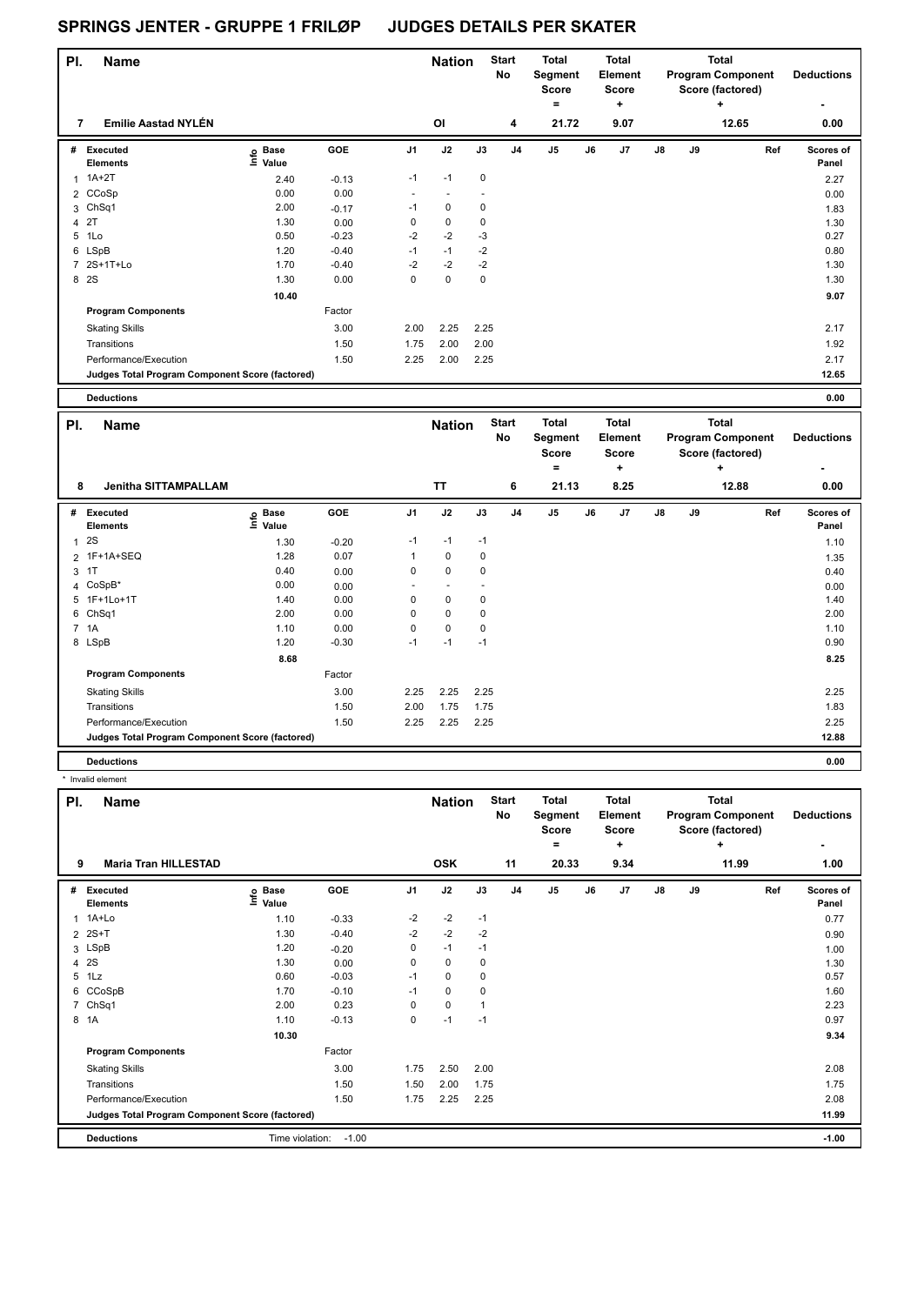| PI. | <b>Name</b>                                     |                   |            |                | <b>Nation</b> |             | <b>Start</b><br>No | <b>Total</b><br>Segment<br><b>Score</b><br>۰ |    | <b>Total</b><br>Element<br><b>Score</b><br>٠ |               |    | <b>Total</b><br><b>Program Component</b><br>Score (factored)<br>÷ | <b>Deductions</b>  |
|-----|-------------------------------------------------|-------------------|------------|----------------|---------------|-------------|--------------------|----------------------------------------------|----|----------------------------------------------|---------------|----|-------------------------------------------------------------------|--------------------|
| 10  | <b>Hedvig GUSTAVSEN</b>                         |                   |            |                | <b>OI</b>     |             | 9                  | 20.27                                        |    | 8.26                                         |               |    | 12.01                                                             | 0.00               |
| #   | Executed<br><b>Elements</b>                     | e Base<br>E Value | <b>GOE</b> | J <sub>1</sub> | J2            | J3          | J <sub>4</sub>     | J5                                           | J6 | J7                                           | $\mathsf{J}8$ | J9 | Ref                                                               | Scores of<br>Panel |
| 1   | 1Lz                                             | 0.60              | 0.00       | 0              | $\mathbf 0$   | $\mathbf 0$ |                    |                                              |    |                                              |               |    |                                                                   | 0.60               |
| 2   | 1Lo                                             | 0.50              | 0.03       | 0              | $\mathbf{1}$  | $-1$        |                    |                                              |    |                                              |               |    |                                                                   | 0.53               |
|     | 3 ChSq1                                         | 2.00              | 0.00       | 0              | 0             | $\mathbf 0$ |                    |                                              |    |                                              |               |    |                                                                   | 2.00               |
|     | 4 LSpB                                          | 1.20              | 0.00       | 0              | $\mathbf 0$   | $\mathbf 0$ |                    |                                              |    |                                              |               |    |                                                                   | 1.20               |
| 5   | 1F                                              | 0.50              | 0.00       | 0              | $\mathbf 0$   | 0           |                    |                                              |    |                                              |               |    |                                                                   | 0.50               |
| 6   | 1A<                                             | 0.80              | $-0.47$    | $-3$           | $-2$          | $-2$        |                    |                                              |    |                                              |               |    |                                                                   | 0.33               |
| 7   | CCoSp1                                          | 2.00              | $-0.40$    | $-1$           | $-1$          | $-2$        |                    |                                              |    |                                              |               |    |                                                                   | 1.60               |
|     | 8 1F+1Lo+1Lo                                    | 1.50              | 0.00       | 0              | $\mathbf 0$   | 0           |                    |                                              |    |                                              |               |    |                                                                   | 1.50               |
|     |                                                 | 9.10              |            |                |               |             |                    |                                              |    |                                              |               |    |                                                                   | 8.26               |
|     | <b>Program Components</b>                       |                   | Factor     |                |               |             |                    |                                              |    |                                              |               |    |                                                                   |                    |
|     | <b>Skating Skills</b>                           |                   | 3.00       | 1.75           | 2.00          | 2.25        |                    |                                              |    |                                              |               |    |                                                                   | 2.00               |
|     | Transitions                                     |                   | 1.50       | 1.75           | 1.75          | 1.75        |                    |                                              |    |                                              |               |    |                                                                   | 1.75               |
|     | Performance/Execution                           |                   | 1.50       | 2.00           | 2.50          | 2.25        |                    |                                              |    |                                              |               |    |                                                                   | 2.25               |
|     | Judges Total Program Component Score (factored) |                   |            |                |               |             |                    |                                              |    |                                              |               |    |                                                                   | 12.01              |
|     | <b>Deductions</b>                               |                   |            |                |               |             |                    |                                              |    |                                              |               |    |                                                                   | 0.00               |

< Under-rotated jump

|                | <b>OTIOCI TORROG JUITP</b>                      |                   |                   |                |                          |           |                    |                                  |    |                                         |               |    |                                                              |                    |
|----------------|-------------------------------------------------|-------------------|-------------------|----------------|--------------------------|-----------|--------------------|----------------------------------|----|-----------------------------------------|---------------|----|--------------------------------------------------------------|--------------------|
| PI.            | Name                                            |                   |                   |                | <b>Nation</b>            |           | <b>Start</b><br>No | <b>Total</b><br>Segment<br>Score |    | <b>Total</b><br>Element<br><b>Score</b> |               |    | <b>Total</b><br><b>Program Component</b><br>Score (factored) | <b>Deductions</b>  |
|                |                                                 |                   |                   |                |                          |           |                    | ۰                                |    | ٠                                       |               |    | ÷                                                            |                    |
| 11             | Hanna Mathilde JULIUSSEN                        |                   |                   |                | <b>FKK</b>               |           | 14                 | 19.65                            |    | 8.90                                    |               |    | 11.75                                                        | 1.00               |
| #              | Executed<br><b>Elements</b>                     | e Base<br>⊆ Value | <b>GOE</b>        | J <sub>1</sub> | J2                       | J3        | J <sub>4</sub>     | J <sub>5</sub>                   | J6 | J7                                      | $\mathsf{J}8$ | J9 | Ref                                                          | Scores of<br>Panel |
| $\mathbf{1}$   | 2S                                              | 1.30              | $-0.60$           | $-3$           | $-3$                     | -3        |                    |                                  |    |                                         |               |    |                                                              | 0.70               |
| $\overline{2}$ | $1A+1T$                                         | 1.50              | 0.00              | 0              | $\mathbf 0$              | $\pmb{0}$ |                    |                                  |    |                                         |               |    |                                                              | 1.50               |
| 3              | $2S+1T$                                         | 1.70              | 0.00              | 0              | 0                        | 0         |                    |                                  |    |                                         |               |    |                                                              | 1.70               |
|                | 4 CoSp1*                                        | 0.00              | 0.00              | ٠              | $\overline{\phantom{a}}$ |           |                    |                                  |    |                                         |               |    |                                                              | 0.00               |
| 5              | Ch <sub>Sq1</sub>                               | 2.00              | 0.00              | 0              | 0                        | 0         |                    |                                  |    |                                         |               |    |                                                              | 2.00               |
| 6              | 2F                                              | 1.80              | $-0.60$           | $-2$           | $-2$                     | $-2$      |                    |                                  |    |                                         |               |    |                                                              | 1.20               |
| $7^{\circ}$    | 1A                                              | 1.10              | $-0.40$           | $-2$           | $-2$                     | $-2$      |                    |                                  |    |                                         |               |    |                                                              | 0.70               |
|                | 8 LSpB                                          | 1.20              | $-0.10$           | 0              | $\mathbf 0$              | $-1$      |                    |                                  |    |                                         |               |    |                                                              | 1.10               |
|                |                                                 | 10.60             |                   |                |                          |           |                    |                                  |    |                                         |               |    |                                                              | 8.90               |
|                | <b>Program Components</b>                       |                   | Factor            |                |                          |           |                    |                                  |    |                                         |               |    |                                                              |                    |
|                | <b>Skating Skills</b>                           |                   | 3.00              | 1.75           | 2.25                     | 2.25      |                    |                                  |    |                                         |               |    |                                                              | 2.08               |
|                | Transitions                                     |                   | 1.50              | 1.50           | 1.50                     | 1.50      |                    |                                  |    |                                         |               |    |                                                              | 1.50               |
|                | Performance/Execution                           |                   | 1.50              | 2.00           | 2.25                     | 2.25      |                    |                                  |    |                                         |               |    |                                                              | 2.17               |
|                | Judges Total Program Component Score (factored) |                   |                   |                |                          |           |                    |                                  |    |                                         |               |    |                                                              | 11.75              |
|                | <b>Deductions</b>                               |                   | $-1.00$<br>Falls: |                |                          |           |                    |                                  |    |                                         |               |    |                                                              | $-1.00$            |

\* Invalid element

| PI.         | <b>Name</b>                                     |                                     |                   |                | <b>Nation</b> |             | <b>Start</b><br>No | <b>Total</b><br>Segment<br><b>Score</b><br>$=$ |    | <b>Total</b><br>Element<br><b>Score</b><br>٠ |    |    | <b>Total</b><br><b>Program Component</b><br>Score (factored)<br>÷ | <b>Deductions</b><br>۰    |
|-------------|-------------------------------------------------|-------------------------------------|-------------------|----------------|---------------|-------------|--------------------|------------------------------------------------|----|----------------------------------------------|----|----|-------------------------------------------------------------------|---------------------------|
| 12          | Amine STORRØD                                   |                                     |                   |                | <b>FKK</b>    |             | 3                  | 19.53                                          |    | 9.27                                         |    |    | 12.26                                                             | 2.00                      |
| #           | <b>Executed</b><br><b>Elements</b>              | $\epsilon$ Base<br>$\epsilon$ Value | GOE               | J <sub>1</sub> | J2            | J3          | J <sub>4</sub>     | $\mathsf{J}5$                                  | J6 | J7                                           | J8 | J9 | Ref                                                               | <b>Scores of</b><br>Panel |
| 1           | 1A+1Lo+1Lo                                      | 2.10                                | 0.00              | 0              | $\pmb{0}$     | $\mathbf 0$ |                    |                                                |    |                                              |    |    |                                                                   | 2.10                      |
| 2           | 2S                                              | 1.30                                | $-0.60$           | -3             | -3            | -3          |                    |                                                |    |                                              |    |    |                                                                   | 0.70                      |
| 3           | SSp2*                                           | 0.00                                | 0.00              | ٠              | -             |             |                    |                                                |    |                                              |    |    |                                                                   | 0.00                      |
|             | 4 ChSq1                                         | 2.00                                | 0.00              | 0              | 0             | 0           |                    |                                                |    |                                              |    |    |                                                                   | 2.00                      |
| 5           | 2Lo                                             | 1.80                                | $-0.90$           | $-3$           | $-3$          | $-3$        |                    |                                                |    |                                              |    |    |                                                                   | 0.90                      |
| 6           | $2S+1T$                                         | 1.70                                | 0.00              | 0              | $\mathbf 0$   | 0           |                    |                                                |    |                                              |    |    |                                                                   | 1.70                      |
| $7^{\circ}$ | 1A                                              | 1.10                                | 0.07              |                | $\mathbf 0$   | 0           |                    |                                                |    |                                              |    |    |                                                                   | 1.17                      |
|             | 8 LSpB                                          | 1.20                                | $-0.50$           | $-1$           | $-2$          | $-2$        |                    |                                                |    |                                              |    |    |                                                                   | 0.70                      |
|             |                                                 | 11.20                               |                   |                |               |             |                    |                                                |    |                                              |    |    |                                                                   | 9.27                      |
|             | <b>Program Components</b>                       |                                     | Factor            |                |               |             |                    |                                                |    |                                              |    |    |                                                                   |                           |
|             | <b>Skating Skills</b>                           |                                     | 3.00              | 1.75           | 2.00          | 2.25        |                    |                                                |    |                                              |    |    |                                                                   | 2.00                      |
|             | Transitions                                     |                                     | 1.50              | 2.00           | 1.25          | 2.50        |                    |                                                |    |                                              |    |    |                                                                   | 1.92                      |
|             | Performance/Execution                           |                                     | 1.50              | 2.00           | 2.25          | 2.50        |                    |                                                |    |                                              |    |    |                                                                   | 2.25                      |
|             | Judges Total Program Component Score (factored) |                                     |                   |                |               |             |                    |                                                |    |                                              |    |    |                                                                   | 12.26                     |
|             | <b>Deductions</b>                               |                                     | $-2.00$<br>Falls: |                |               |             |                    |                                                |    |                                              |    |    |                                                                   | $-2.00$                   |

\* Invalid element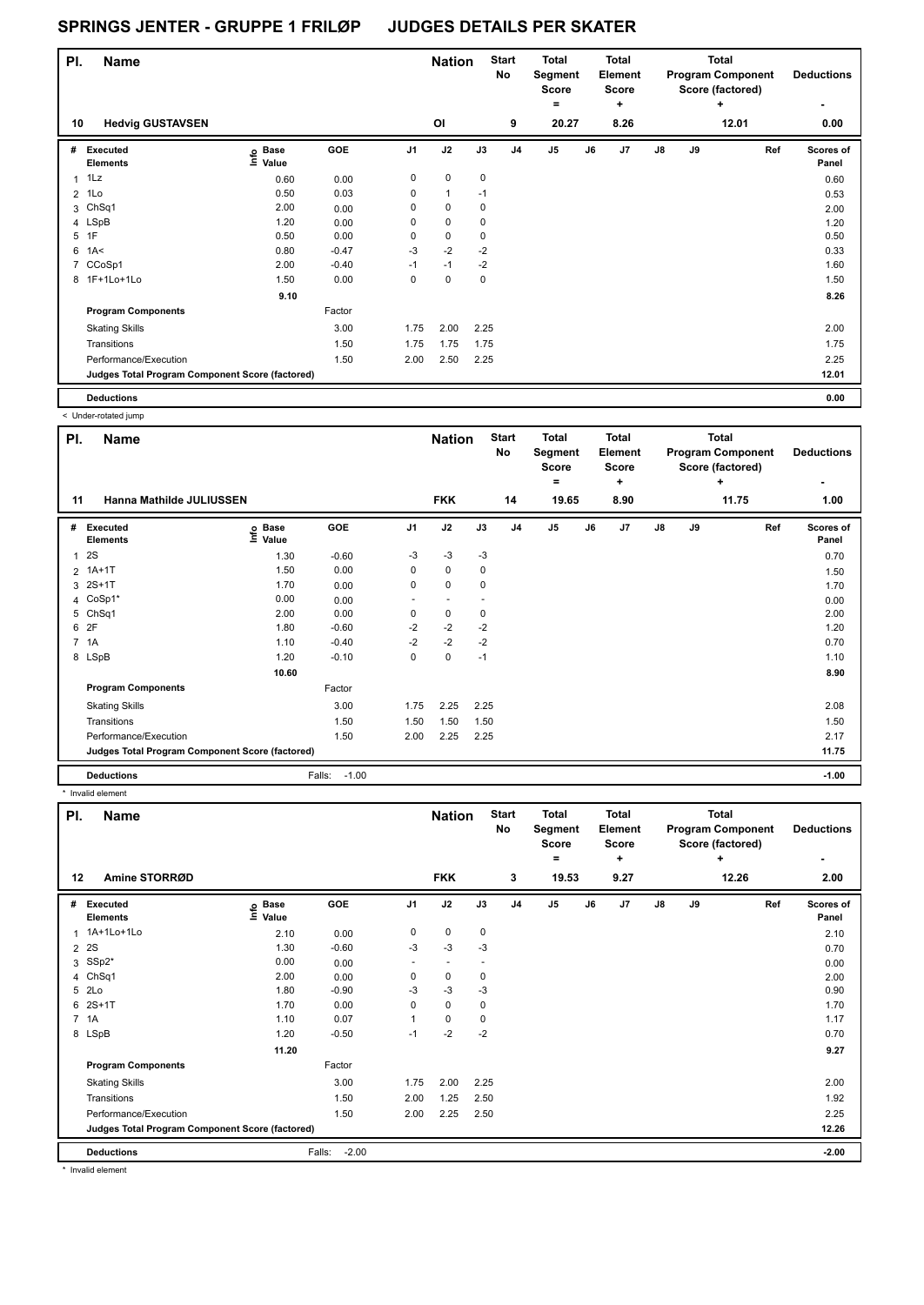| PI.            | <b>Name</b>                                     |   |                                  |         |                | <b>Nation</b> |      | <b>Start</b><br>No | <b>Total</b><br>Segment<br>Score<br>۰ |    | <b>Total</b><br>Element<br><b>Score</b><br>÷ |               |    | <b>Total</b><br><b>Program Component</b><br>Score (factored)<br>÷ | <b>Deductions</b>  |
|----------------|-------------------------------------------------|---|----------------------------------|---------|----------------|---------------|------|--------------------|---------------------------------------|----|----------------------------------------------|---------------|----|-------------------------------------------------------------------|--------------------|
| 13             | <b>Helene Alexandra THORIN</b>                  |   |                                  |         |                | <b>BSK</b>    |      | $\mathbf{2}$       | 17.75                                 |    | 7.00                                         |               |    | 10.75                                                             | 0.00               |
| #              | Executed<br><b>Elements</b>                     |   | <b>Base</b><br>e Base<br>E Value | GOE     | J <sub>1</sub> | J2            | J3   | J <sub>4</sub>     | J5                                    | J6 | J7                                           | $\mathsf{J}8$ | J9 | Ref                                                               | Scores of<br>Panel |
| 1              | 2S<                                             |   | 0.90                             | $-0.40$ | $-2$           | $-2$          | $-2$ |                    |                                       |    |                                              |               |    |                                                                   | 0.50               |
| $\overline{2}$ | 1F                                              |   | 0.50                             | 0.00    | 0              | $\mathbf 0$   | 0    |                    |                                       |    |                                              |               |    |                                                                   | 0.50               |
|                | 3 CCoSpB                                        |   | 1.70                             | 0.00    | 0              | $\pmb{0}$     | 0    |                    |                                       |    |                                              |               |    |                                                                   | 1.70               |
|                | 4 1A+Lo                                         |   | 1.10                             | $-0.40$ | $-2$           | $-2$          | $-2$ |                    |                                       |    |                                              |               |    |                                                                   | 0.70               |
|                | 5 LSpB                                          |   | 1.20                             | $-0.60$ | $-3$           | $-2$          | $-1$ |                    |                                       |    |                                              |               |    |                                                                   | 0.60               |
|                | 6 ChSq1                                         |   | 2.00                             | $-0.50$ | $-1$           | $-1$          | $-1$ |                    |                                       |    |                                              |               |    |                                                                   | 1.50               |
|                | $7.1A<+1T$                                      |   | 1.20                             | $-0.13$ | $-1$           | 0             | $-1$ |                    |                                       |    |                                              |               |    |                                                                   | 1.07               |
| 8              | 1Lz                                             | e | 0.60                             | $-0.17$ | $-2$           | $-2$          | $-1$ |                    |                                       |    |                                              |               |    |                                                                   | 0.43               |
|                |                                                 |   | 9.20                             |         |                |               |      |                    |                                       |    |                                              |               |    |                                                                   | 7.00               |
|                | <b>Program Components</b>                       |   |                                  | Factor  |                |               |      |                    |                                       |    |                                              |               |    |                                                                   |                    |
|                | <b>Skating Skills</b>                           |   |                                  | 3.00    | 1.50           | 2.00          | 2.00 |                    |                                       |    |                                              |               |    |                                                                   | 1.83               |
|                | Transitions                                     |   |                                  | 1.50    | 2.25           | 1.50          | 1.50 |                    |                                       |    |                                              |               |    |                                                                   | 1.75               |
|                | Performance/Execution                           |   |                                  | 1.50    | 1.75           | 2.00          | 1.50 |                    |                                       |    |                                              |               |    |                                                                   | 1.75               |
|                | Judges Total Program Component Score (factored) |   |                                  |         |                |               |      |                    |                                       |    |                                              |               |    |                                                                   | 10.75              |
|                | <b>Deductions</b>                               |   |                                  |         |                |               |      |                    |                                       |    |                                              |               |    |                                                                   | 0.00               |

< Under-rotated jump e Jump take off with wrong edge

ı

| PI. | <b>Name</b>                                     |                   |                   |                | <b>Nation</b> |      | <b>Start</b><br>No | <b>Total</b><br>Segment<br><b>Score</b><br>$\equiv$ |    | <b>Total</b><br>Element<br>Score<br>÷ |               |    | <b>Total</b><br><b>Program Component</b><br>Score (factored)<br>÷ | <b>Deductions</b><br>٠ |
|-----|-------------------------------------------------|-------------------|-------------------|----------------|---------------|------|--------------------|-----------------------------------------------------|----|---------------------------------------|---------------|----|-------------------------------------------------------------------|------------------------|
| 14  | <b>Karin Emilie PETTERSEN</b>                   |                   |                   |                | OI            |      | 10                 | 17.61                                               |    | 8.23                                  |               |    | 12.38                                                             | 3.00                   |
| #   | <b>Executed</b><br><b>Elements</b>              | e Base<br>⊆ Value | GOE               | J <sub>1</sub> | J2            | J3   | J <sub>4</sub>     | J <sub>5</sub>                                      | J6 | J7                                    | $\mathsf{J}8$ | J9 | Ref                                                               | Scores of<br>Panel     |
| 1   | 2S                                              | 1.30              | $-0.60$           | $-3$           | $-3$          | $-3$ |                    |                                                     |    |                                       |               |    |                                                                   | 0.70                   |
|     | 2 FCSp                                          | 0.00              | 0.00              |                |               |      |                    |                                                     |    |                                       |               |    |                                                                   | 0.00                   |
|     | 3 1F                                            | 0.50              | 0.07              |                | 0             | 0    |                    |                                                     |    |                                       |               |    |                                                                   | 0.57                   |
|     | 4 2Lo<                                          | 1.30              | $-0.90$           | $-3$           | $-3$          | $-3$ |                    |                                                     |    |                                       |               |    |                                                                   | 0.40                   |
| 5   | ChSq1                                           | 2.00              | 0.23              |                | 0             | 0    |                    |                                                     |    |                                       |               |    |                                                                   | 2.23                   |
|     | 6 1A                                            | 1.10              | $-0.60$           | $-3$           | $-3$          | -3   |                    |                                                     |    |                                       |               |    |                                                                   | 0.50                   |
|     | 7 1A+1T+1Lo                                     | 2.00              | $-0.27$           | $-1$           | $-2$          | $-1$ |                    |                                                     |    |                                       |               |    |                                                                   | 1.73                   |
|     | 8 CCoSp2                                        | 2.50              | $-0.40$           | $-1$           | $-2$          | $-1$ |                    |                                                     |    |                                       |               |    |                                                                   | 2.10                   |
|     |                                                 | 10.70             |                   |                |               |      |                    |                                                     |    |                                       |               |    |                                                                   | 8.23                   |
|     | <b>Program Components</b>                       |                   | Factor            |                |               |      |                    |                                                     |    |                                       |               |    |                                                                   |                        |
|     | <b>Skating Skills</b>                           |                   | 3.00              | 2.25           | 2.25          | 2.25 |                    |                                                     |    |                                       |               |    |                                                                   | 2.25                   |
|     | Transitions                                     |                   | 1.50              | 1.75           | 2.25          | 1.75 |                    |                                                     |    |                                       |               |    |                                                                   | 1.92                   |
|     | Performance/Execution                           |                   | 1.50              | 1.75           | 2.00          | 1.75 |                    |                                                     |    |                                       |               |    |                                                                   | 1.83                   |
|     | Judges Total Program Component Score (factored) |                   |                   |                |               |      |                    |                                                     |    |                                       |               |    |                                                                   | 12.38                  |
|     | <b>Deductions</b>                               |                   | $-3.00$<br>Falls: |                |               |      |                    |                                                     |    |                                       |               |    |                                                                   | $-3.00$                |

< Under-rotated jump

| PI.            | <b>Name</b>                                     |                            |         |                | <b>Nation</b> |                          | <b>Start</b><br>No | <b>Total</b><br>Segment<br>Score<br>$=$ |    | <b>Total</b><br>Element<br>Score<br>٠ |    |    | <b>Total</b><br><b>Program Component</b><br>Score (factored)<br>÷ | <b>Deductions</b><br>٠ |
|----------------|-------------------------------------------------|----------------------------|---------|----------------|---------------|--------------------------|--------------------|-----------------------------------------|----|---------------------------------------|----|----|-------------------------------------------------------------------|------------------------|
| 15             | <b>Amalie GRINI</b>                             |                            |         |                | <b>FKK</b>    |                          | 12                 | 14.52                                   |    | 5.00                                  |    |    | 9.52                                                              | 0.00                   |
| #              | Executed<br><b>Elements</b>                     | e Base<br>E Value<br>Value | GOE     | J <sub>1</sub> | J2            | J3                       | J <sub>4</sub>     | J <sub>5</sub>                          | J6 | J7                                    | J8 | J9 | Ref                                                               | Scores of<br>Panel     |
| 1              | 1A<<                                            | 0.00                       | 0.00    | ٠              |               | $\overline{\phantom{a}}$ |                    |                                         |    |                                       |    |    |                                                                   | 0.00                   |
|                | $2$ 2S <<                                       | 0.40                       | $-0.30$ | -3             | -3            | -3                       |                    |                                         |    |                                       |    |    |                                                                   | 0.10                   |
|                | 3 CCoSpB                                        | 1.70                       | $-0.50$ | $-2$           | $-2$          | $-1$                     |                    |                                         |    |                                       |    |    |                                                                   | 1.20                   |
|                | 4 ChSq1                                         | 2.00                       | 0.00    | 0              | $\mathbf 0$   | 0                        |                    |                                         |    |                                       |    |    |                                                                   | 2.00                   |
| 5              | 1F                                              | 0.50                       | 0.00    | 0              | $\mathbf 0$   | 0                        |                    |                                         |    |                                       |    |    |                                                                   | 0.50                   |
| 6              | 1A<<                                            | 0.00                       | 0.00    | ٠              |               |                          |                    |                                         |    |                                       |    |    |                                                                   | 0.00                   |
| $\overline{7}$ | 1Lz                                             | 0.60                       | 0.00    | 0              | $\pmb{0}$     | 0                        |                    |                                         |    |                                       |    |    |                                                                   | 0.60                   |
|                | 8 LSpB                                          | 1.20                       | $-0.60$ | $-2$           | $-2$          | $-2$                     |                    |                                         |    |                                       |    |    |                                                                   | 0.60                   |
|                |                                                 | 6.40                       |         |                |               |                          |                    |                                         |    |                                       |    |    |                                                                   | 5.00                   |
|                | <b>Program Components</b>                       |                            | Factor  |                |               |                          |                    |                                         |    |                                       |    |    |                                                                   |                        |
|                | <b>Skating Skills</b>                           |                            | 3.00    | 1.50           | 1.75          | 1.75                     |                    |                                         |    |                                       |    |    |                                                                   | 1.67                   |
|                | Transitions                                     |                            | 1.50    | 1.25           | 1.25          | 1.50                     |                    |                                         |    |                                       |    |    |                                                                   | 1.33                   |
|                | Performance/Execution                           |                            | 1.50    | 1.50           | 1.75          | 1.75                     |                    |                                         |    |                                       |    |    |                                                                   | 1.67                   |
|                | Judges Total Program Component Score (factored) |                            |         |                |               |                          |                    |                                         |    |                                       |    |    |                                                                   | 9.52                   |
|                | <b>Deductions</b>                               |                            |         |                |               |                          |                    |                                         |    |                                       |    |    |                                                                   | 0.00                   |

<< Downgraded jump